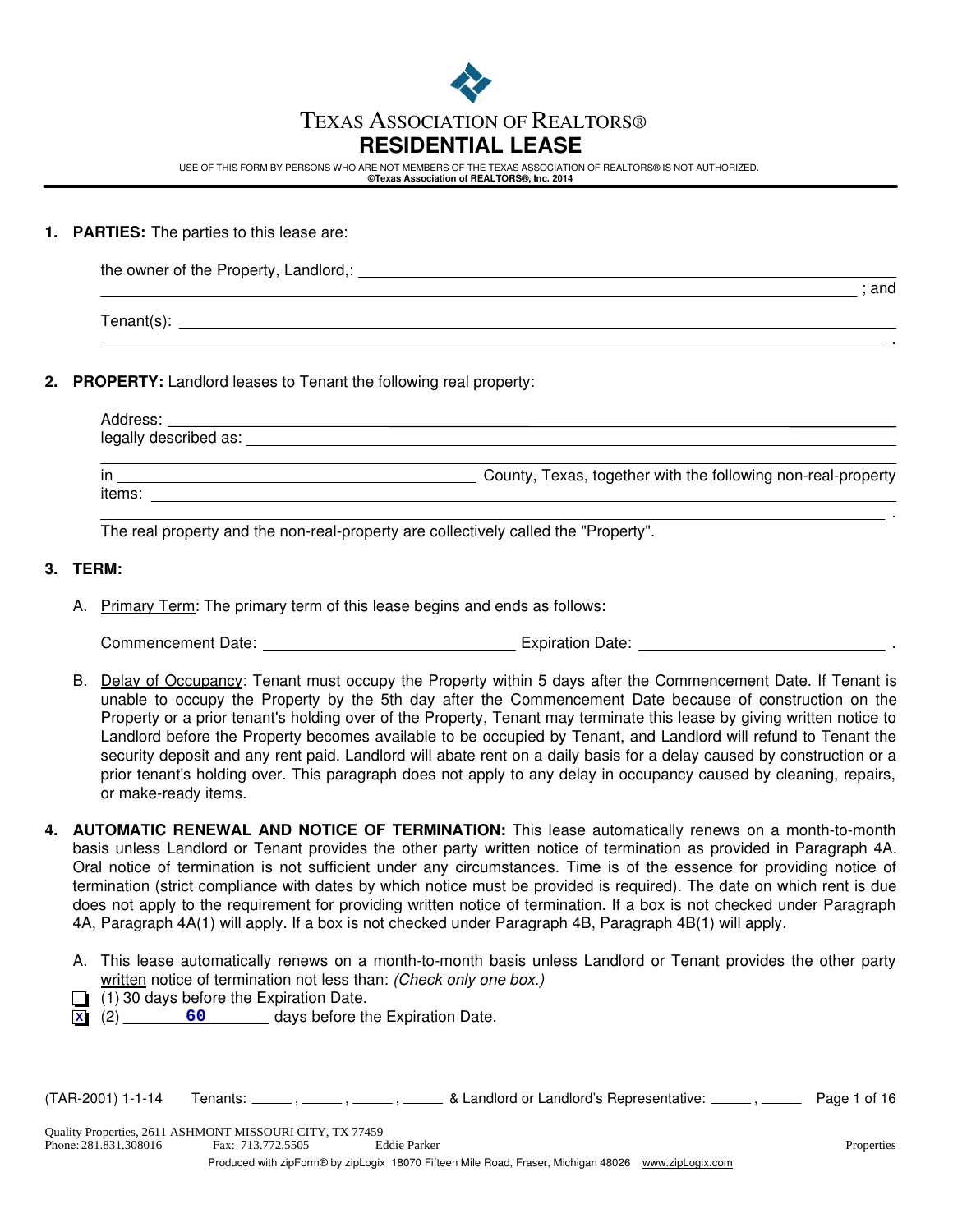If Landlord or Tenant fails to provide the other party timely written notice of termination as required by paragraph 4A, the lease automatically renews on a month-to-month basis. The Landlord or Tenant then must provide a subsequent written notice of termination as required by paragraph 4B.

- B. If this lease automatically renews on a month-to-month basis, it will continue to renew on a month-to-month basis until either party provides written notice of termination to the other party and the notice of termination will be effective: *(Check only one box.)*
- $\overline{x}$  (1) on the last day of the month following the month in which the notice is given. Landlord is not obligated to prorate rent even if Tenant surrenders the Property before the termination date.
- $\Box$  (2) on the date designated in the notice but not sooner than 30 days after the notice is given and, if necessary, rent will be prorated on a daily basis.

# **5. RENT:**

A. Nonthly Rent: Tenant will pay Landlord monthly rent in the amount of \$ **witch the month** of each full month during this lease. The first full month's rent is due and payable not later than  $\equiv$ by (select one or more):  $\boxed{\mathbf{x}}$  cashier's check  $\boxed{\mathbf{x}}$  electronic payment  $\boxed{\mathbf{x}}$  money order  $\boxed{\mathbf{x}}$  personal check or other means acceptable to Landlord. **X**

Thereafter, Tenant will pay the monthly rent so that Landlord receives the monthly rent on or before:

- (1) the first day of each month during this lease. **X**
- (2) .

Weekends, holidays, and mail delays do not excuse Tenant's obligation to timely pay rent.

- B. Prorated Rent: On or before Tenant will pay Landlord \$ as prorated rent from the Commencement Date through the last day of the month in which this lease begins.
- C. Place of Payment: Unless this lease provides otherwise, Tenant will remit all amounts due to Landlord under this lease to the following person or entity at the place stated and make all payments payable to the named person or entity. Landlord may later designate, in writing, another person or place to which Tenant must remit amounts due under this lease.

```
Name: Quality Properties 360 LLC.
Address:
4018 Chartres
      Notice: Place the Property address and Tenant's name on all payments.
      Houston,Texas 77004
```
#### D. Method of Payment:

- (1) Tenant must pay all rent timely and without demand, deduction, or offset, except as permitted by law or this lease.
- (2) Time is of the essence for the payment of rent (strict compliance with rental due dates is required).
- (3) Unless the parties agree otherwise, Tenant may not pay rent in cash and will pay all rent by *(select one or*  $m$ ore):  $\boxed{\mathbf{x}}$  cashier's check  $\boxed{\mathbf{x}}$  electronic payment  $\boxed{\mathbf{x}}$  money order  $\boxed{\mathbf{x}}$  personal check or  $\boxed{\mathbf{x}}$  other means acceptable to Landlord. Landlord **X** may or **C** may not charge a reasonable fee to process or accept payment by *(select one or more only if Landlord indicates a reasonable fee may be charged):* cashier's check **X x i** electronic payment  $[\overline{\mathbf{x}}]$  money order  $[\overline{\mathbf{x}}]$  personal check or  $[\overline{\mathbf{x}}]$  other means acceptable to Landlord.
- (4) Landlord  $\Box$  requires  $\boxed{\times}$  does not require Tenant(s) to pay monthly rents by one payment.
- (5) If Tenant fails to timely pay any amounts due under this lease or if any check of Tenant is not honored by the institution on which it was drawn, Landlord may require Tenant to pay such amount and any subsequent amounts under this lease in certified funds. This paragraph does not limit Landlord from seeking other remedies under this lease for Tenant's failure to make timely payments with good funds.

 $(TAR-2001)$  1-1-14 Tenants:  $\frac{1}{\sqrt{16}}$ ,  $\frac{1}{\sqrt{16}}$ ,  $\frac{1}{\sqrt{16}}$  & Landlord or Landlord's Representative:  $\frac{1}{\sqrt{16}}$  Page 2 of 16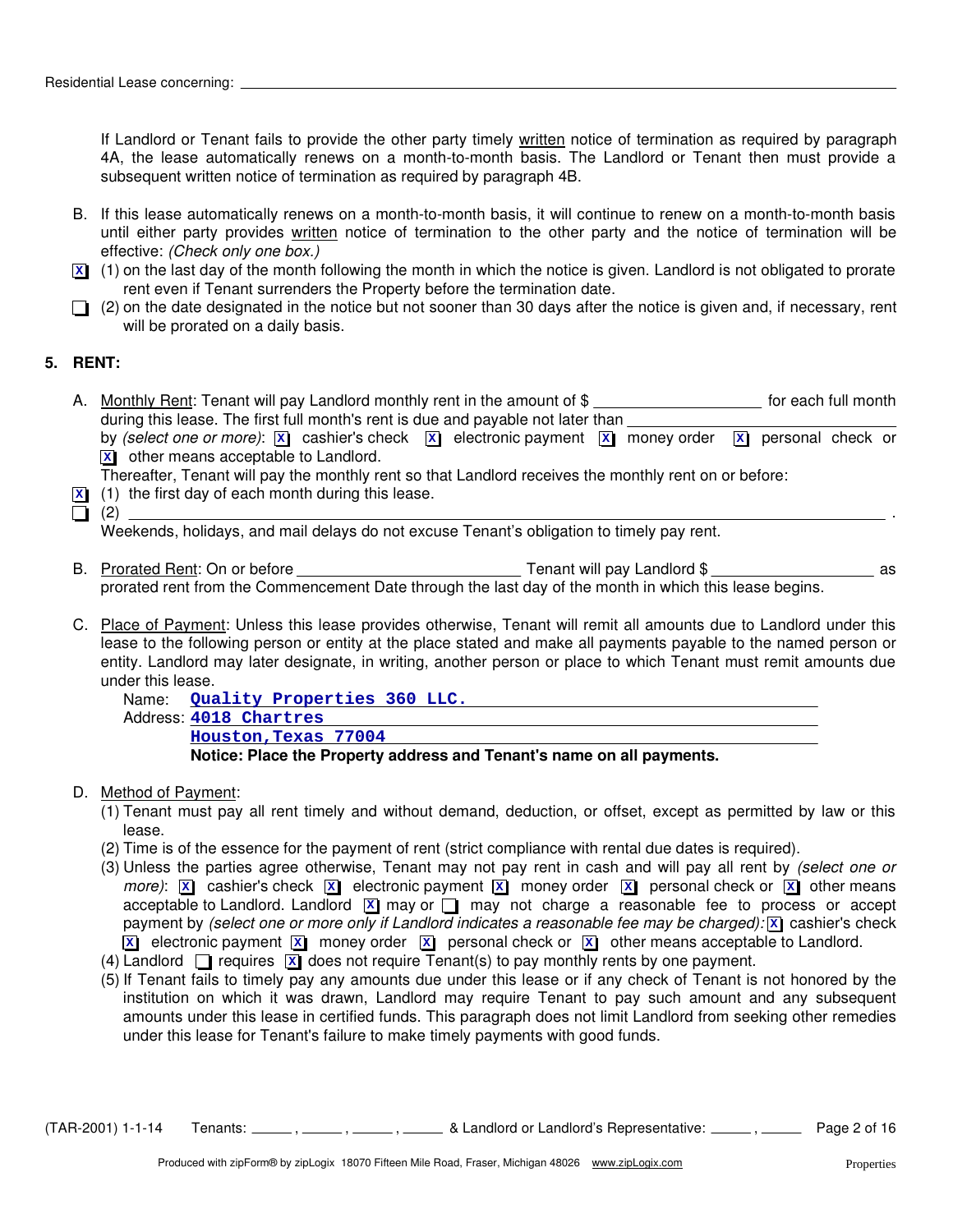E. Rent Increases: There will be no rent increases through the primary term. Landlord may increase the rent that will be paid during any month-to-month renewal period by providing at least 30 days written notice to Tenant.

# **6. LATE CHARGES:**

- A. If Landlord does not actually receive a rent payment in the full amount at the designated place of payment by the 3rd day of each month at 11:59pm, Tenant will pay Landlord for each late payment:
	- (1) an initial late charge equal to *(check one box only)*:  $\Box$  (a) \$ \_\_\_\_\_\_\_\_\_\_\_\_\_\_; or  $\Box$  (b)  $\Box$  0.000 % of one month's rent; **and**
	- (2) additional late charges of \$ 10.00 **100** per day thereafter until rent and late charges are paid in full. Additional late charges for any one payment may not exceed more than 30 days.

## **Notice: §92.019, Property Code prohibits assessing a late fee until rent has remained unpaid for at least one full day after the date on which the rent is due.**

- B. For the purposes of paying rent and any late charges, the mailbox is not the agent for receipt for Landlord (the postmark date is not the date Landlord receives the payment). The parties agree that the late charge is based on a reasonable estimate of uncertain damages to the Landlord that are incapable of precise calculation and result from late payment of rent. Landlord's acceptance of a late charge does not waive Landlord's right to exercise remedies under Paragraph 27.
- 7. RETURNED PAYMENT: Tenant will pay Landlord \$ 50.00 [10] [10] [10] for each payment Tenant tenders to Landlord which is returned or not honored by the institution on which it is drawn for any reason, plus any late charges until Landlord receives payment. Tenant must make any returned payment good by paying such amount(s) plus any associated charges in certified funds.
- **8. APPLICATION OF FUNDS:** Regardless of any notation on a payment, Landlord may apply funds received from Tenant first to any non-rent obligations of Tenant, including but not limited to, late charges, returned payment charges, repairs, brokerage fees, periodic utilities, pet charges, and then to rent.

# **9. PETS:**

- A. Unless the parties agree otherwise in writing, Tenant may not permit, even temporarily, any pet on the Property (including but not limited to any mammal, reptile, bird, fish, rodent, or insect).
- B. If Tenant violates this Paragraph 9 or any agreement to keep a pet on the Property, Landlord may take all or any of the following action:
	- (1) declare Tenant to be in default of this lease and exercise Landlord's remedies under Paragraph 27;
	- $(2)$  charge Tenant, as additional rent, an initial amount of  $$300.00$  and  $$50.00$ per day thereafter per pet for each day Tenant violates the pet restrictions;
	- (3) remove or cause to be removed any unauthorized pet and deliver it to appropriate local authorities by providing at least 24-hour written notice to Tenant of Landlord's intention to remove the unauthorized pet; and
	- (4) charge to Tenant the Landlord's cost to:
		- (a) remove any unauthorized pet;
		- (b) exterminate the Property for fleas and other insects;
		- (c) clean and deodorize the Property's carpets and drapes; and
		- (d) repair any damage to the Property caused by the unauthorized pet.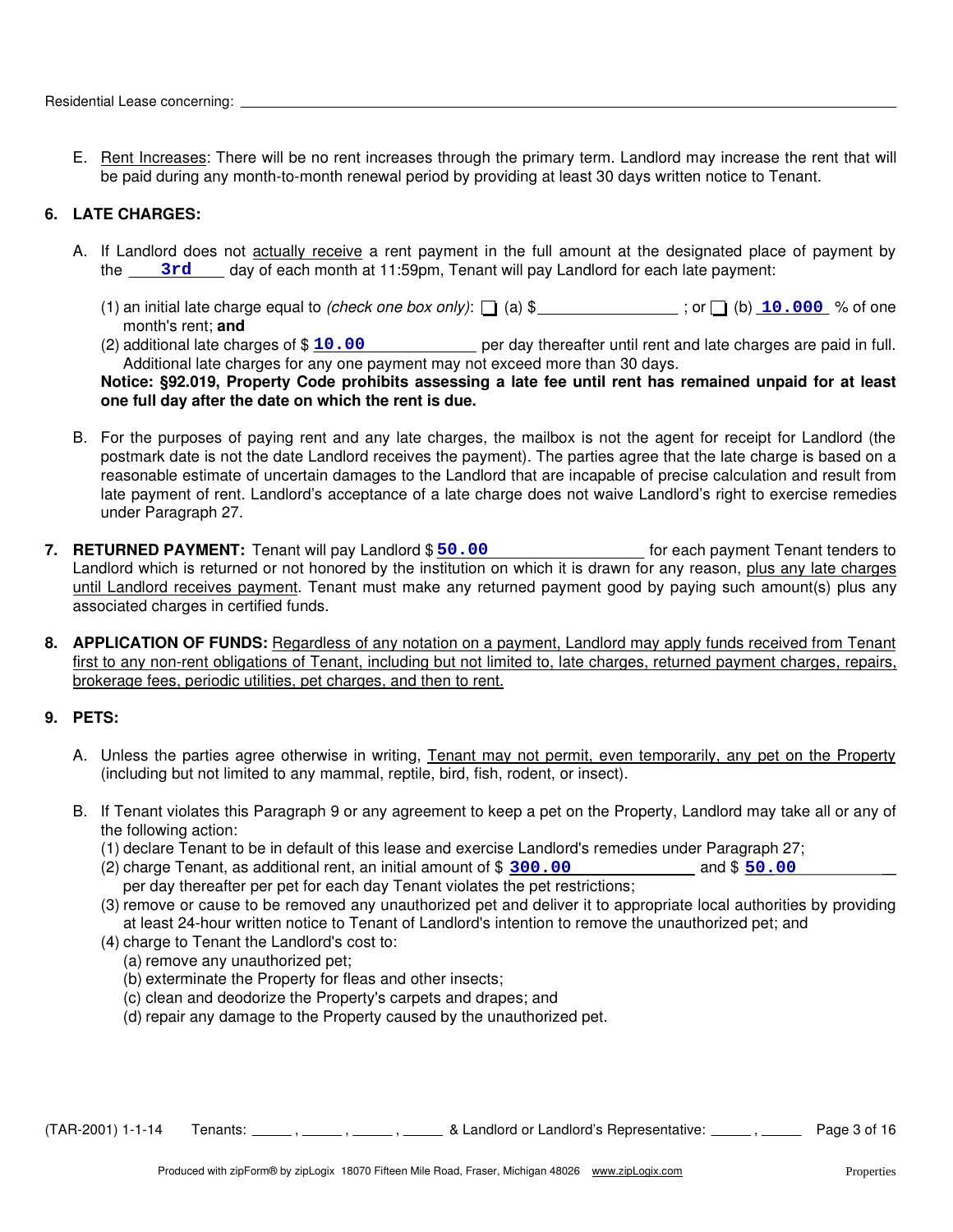C. When taking any action under Paragraph 9B Landlord will not be liable for any harm, injury, death, or sickness to any pet.

## **10. SECURITY DEPOSIT:**

- A. Security Deposit: On or before execution of this lease, Tenant will pay a security deposit to Landlord in the amount of \$ by *(select one or more)*: cashier's check electronic payment **X X X** money order  $\boxed{\mathbf{x}}$  personal check or  $\boxed{\mathbf{x}}$  other means acceptable to Landlord. "Security deposit" has the meaning assigned to that term in §92.102, Property Code. Any additional deposits Tenant pays to Landlord, other than the security deposit, will become part of the security deposit.
- B. Interest: No interest or income will be paid to Tenant on the security deposit. Landlord may place the security deposit in an interest-bearing or income-producing account and any interest or income earned will be paid to Landlord or Landlord's representative.
- C. Refund: Tenant must give Landlord at least thirty (30) days written notice of surrender before Landlord is obligated to account for or refund the security deposit. Any refund of the security deposit will be made payable to all Tenants named in this lease.

# **Notices about Security Deposits:**

- **(1) §92.108, Property Code provides that a tenant may not withhold payment of any portion of the last month's rent on grounds that the security deposit is security for unpaid rent.**
- **(2) Bad faith violations of §92.108 may subject a tenant to liability up to 3 times the rent wrongfully withheld and the landlord's reasonable attorney's fees.**
- **(3) The Property Code does not obligate a landlord to return or account for the security deposit until the tenant surrenders the Property and gives the landlord a written statement of the tenant's forwarding address, after which the landlord has 30 days in which to account.**
- **(4) "Surrender" is defined in Paragraph 16 of this lease.**
- **(5) One may view the Texas Property Code at the Texas Legislature's website which, as of the date shown in the lower left-hand corner of this form, is** http://www.statutes.legis.state.tx.us/ .
- D. Deductions:
	- (1) Landlord may deduct reasonable charges from the security deposit for:
		- (a) damages to the Property, excluding normal wear and tear, and all reasonable costs associated to repair the Property;
		- (b) costs for which Tenant is responsible to clean, deodorize, exterminate, and maintain the Property;
		- (c) unpaid or accelerated rent;
		- (d) unpaid late charges;
		- (e) unpaid utilities and utility expenses Landlord incurs to maintain utilities to the Property as required by this Lease;
		- (f) unpaid pet charges;
		- (g) replacing unreturned keys, garage door openers, security devices, or other components;
		- (h) the removal of unauthorized locks or fixtures installed by Tenant;
		- (i) Landlord's cost to access the Property if made inaccessible by Tenant;
		- (j) missing or burned-out light bulbs and fluorescent tubes (at the same location and of the same type and quality that are in the Property on the Commencement Date);
		- (k) packing, removing, and storing abandoned property;
		- (l) removing abandoned or illegally parked vehicles;

 $(TAR-2001)$  1-1-14 Tenants:  $\frac{1}{\sqrt{16}}$ ,  $\frac{1}{\sqrt{16}}$ ,  $\frac{1}{\sqrt{16}}$  & Landlord or Landlord's Representative:  $\frac{1}{\sqrt{16}}$  Page 4 of 16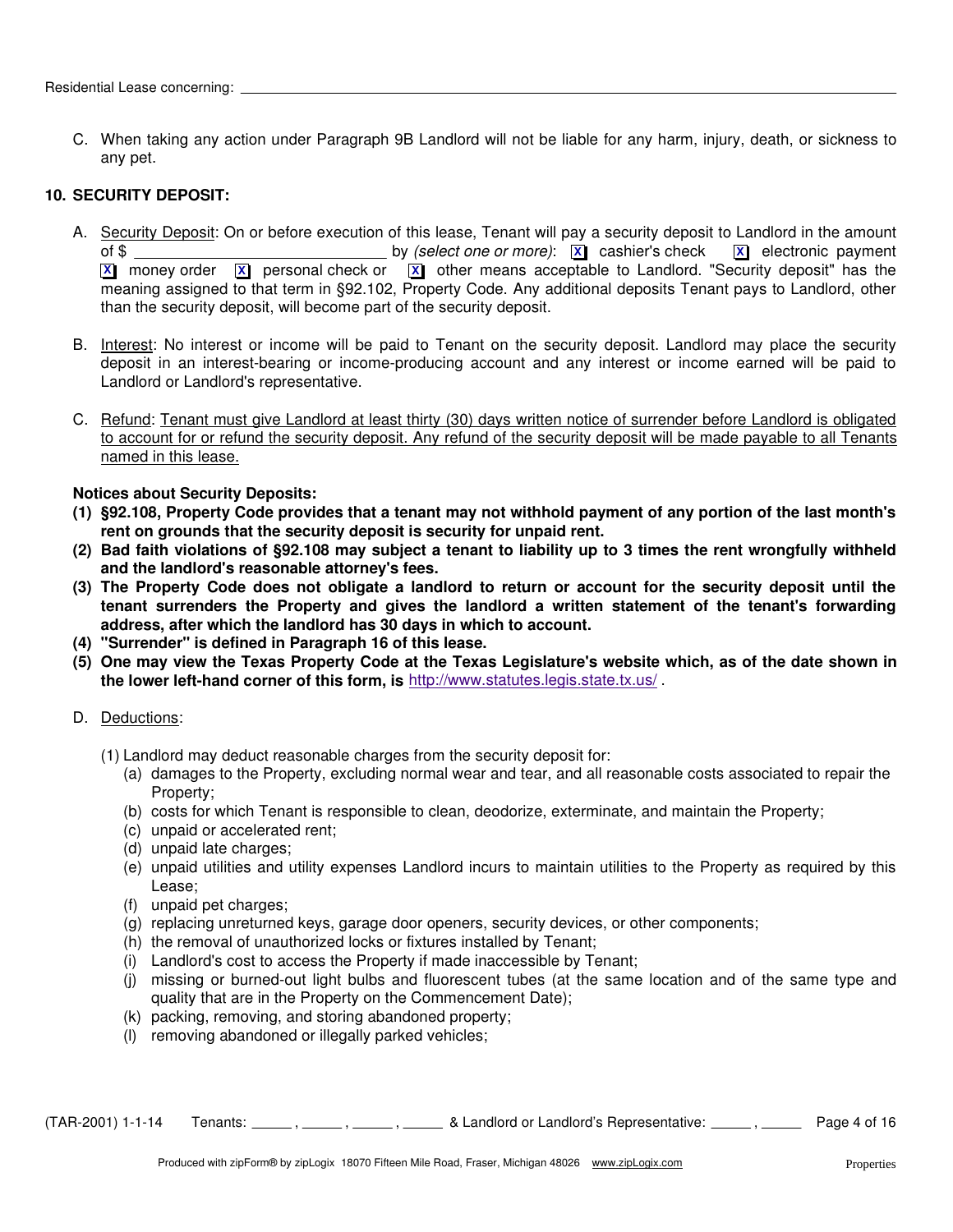- (m) costs of reletting (as defined in Paragraph 27), if Tenant is in default;
- (n) attorney's fees, costs of court, costs of service, and other reasonable costs incurred in any legal proceeding against Tenant;
- (o) mailing costs associated with sending notices to Tenant for any violations of this lease;
- (p) any other unpaid charges or fees or other items for which Tenant is responsible under this lease;
- (q) cost to restore walls, flooring, landscaping or any alteration to the Property not approved in writing by Landlord; and
- (r) damages to the Property caused by smoking, including but not limited to stains, burns, odors, and removal of debris.
- (2) If deductions exceed the security deposit, Tenant will pay to Landlord the excess within 10 days after Landlord makes written demand.

# **11. UTILITIES:**

A. Tenant will pay all connection fees, service fees, usage fees, and all other costs and fees for all utilities to the Property (for example, electricity, gas, water, wastewater, garbage, telephone, alarm monitoring systems, cable, and Internet connections) except the following which Landlord will pay: **none** 

Unless otherwise agreed, amounts under this paragraph are payable directly to the service providers.

B. Unless provided by Landlord, Tenant must, at a minimum, keep the following utilities on, if available, at all times this lease is in effect: gas; electricity; water; wastewater; and garbage services.

**Notice: Before signing this lease, Tenant should determine if all necessary utilities are available to the Property and are adequate for Tenant's use.**

#### **12. USE AND OCCUPANCY:**

- A. Occupants: Tenant may use the Property as a private residence only. The only persons Tenant may permit to reside on the Property during the term of this lease are (*include names and ages of all occupants*):
- B. Phone Numbers and E-mail: Tenant must promptly inform Landlord of any changes in Tenant's phone numbers (home, work, and mobile) and e-mail not later than 5 days after a change.
- C. HOA Rules: Tenant must comply with any owners' association rules or restrictive covenants affecting the Property. Tenant will reimburse Landlord for any fines or other charges assessed against Landlord for violations by Tenant of any owners' association rule or restrictive covenant.
- D. Prohibitions: Unless otherwise authorized by this lease, Tenant may not install or permit any of the following on the Property, even temporarily: a spa, hot tub, above-ground pool, trampoline, or any item which causes a suspension or cancellation of insurance coverage or an increase in insurance premiums. Tenant may not permit any part of the Property to be used for: (1) any activity which is a nuisance, offensive, noisy, or dangerous; (2) the repair of any vehicle; (3) any business of any type, including but not limited to child care; (4) any activity which violates any zoning ordinance, owners' association rule, or restrictive covenant; (5) any illegal or unlawful activity; or (6) activity that obstructs, interferes with, or infringes on the rights of other persons near the Property.

 $(TAR-2001)$  1-1-14 Tenants:  $\frac{1}{16}$ ,  $\frac{1}{16}$ ,  $\frac{1}{16}$ ,  $\frac{1}{16}$  & Landlord or Landlord's Representative:  $\frac{1}{16}$  Page 5 of 16

.

.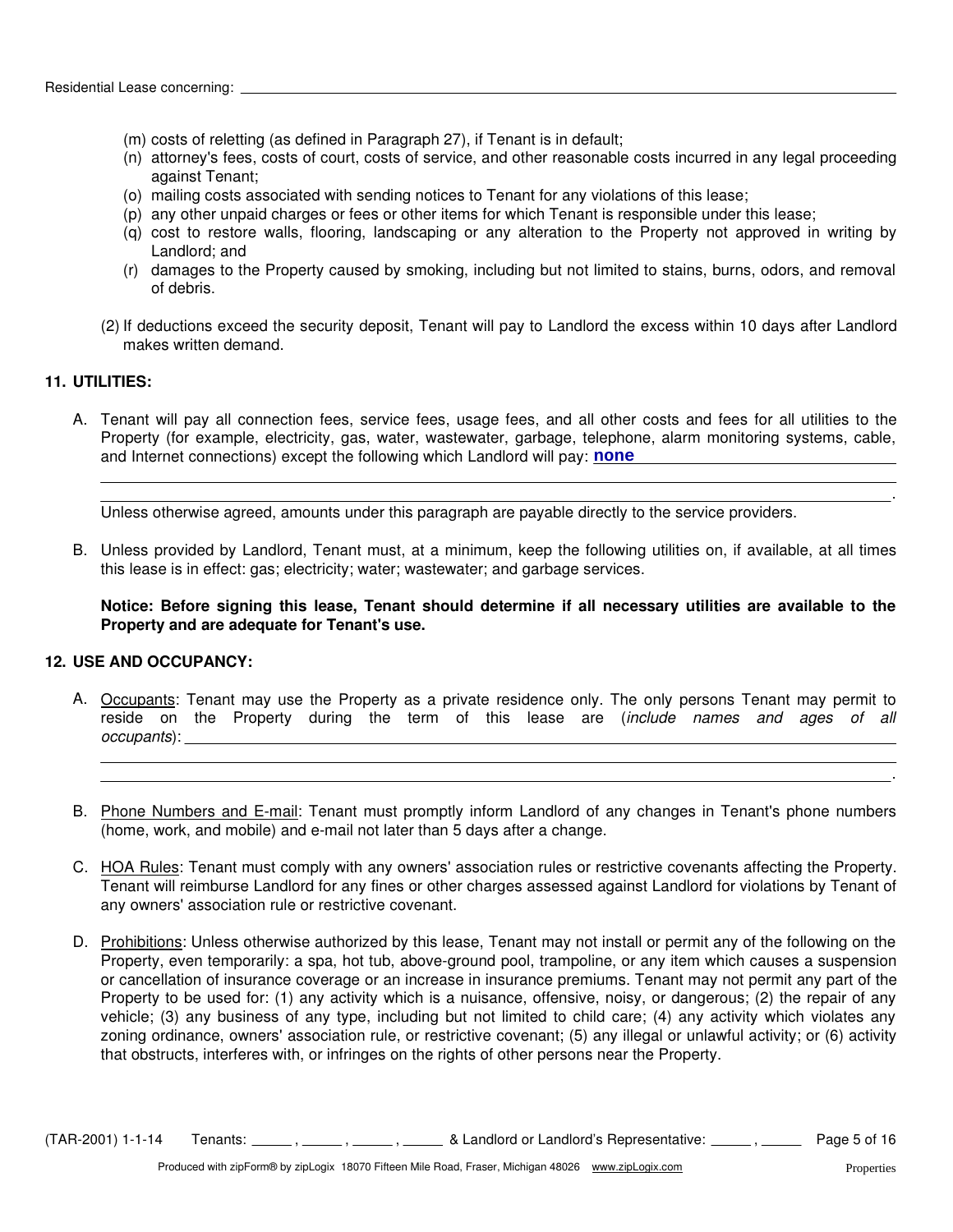- E. Guests: Tenant may not permit any guest to stay on the Property longer than the amount of time permitted by any owners' association rule or restrictive covenant or \_\_\_\_\_\_\_\_\_\_\_\_\_\_10 \_\_\_\_\_\_\_\_\_\_\_\_ days without Landlord's written permission, whichever is less.
- F. Common Areas: Landlord is not obligated to pay any non-mandatory or user fees for Tenant's use of any common areas or facilities (for example, pool or tennis courts).
- adjacent to the Property or on the street in front of the Property. In accordance with applicable state and local laws, Landlord may have towed, at Tenant's expense: (a) any inoperative vehicle on or adjacent to the Property; (b) any vehicle parked in violation of this paragraph or any additional parking rules made part of this lease; or (c) any vehicle parked in violation of any law, local ordinance, or owners' association rule. **13. PARKING RULES:** Tenant may not permit more than \_\_\_\_\_\_\_\_3 vehicles, including but not limited to automobiles, trucks, recreational vehicles, trailers, motorcycles, all-terrain vehicles, jet skis, and boats, on the Property unless authorized by Landlord in writing. Tenant may not park or permit any person to park any vehicles in the yard. Tenant may permit vehicles to be parked only in drives, garages, designated common parking areas, or in the street if not prohibited by law or an owners' association. Tenant may not store or permit any person to store any vehicles on or

### **14. ACCESS BY LANDLORD:**

- A. Advertising: Landlord may prominently display a "For Sale" or "For Lease" or similarly worded sign on the Property during the term of this lease or any renewal period. Landlord or Landlord's contractor may take interior or exterior photographs or images of the Property and use the photographs or images in any advertisements to lease or sell the Property.
- B. Access: Before accessing the Property, Landlord or anyone authorized by Landlord will attempt to first contact Tenant, but may enter the Property at reasonable times without notice to make repairs or to show the Property to prospective tenants or buyers, inspectors, fire marshals, lenders, appraisers, or insurance agents. Additionally, Landlord or anyone authorized by Landlord may peacefully enter the Property at reasonable times without first attempting to contact Tenant and without notice to: (1) survey or review the Property's condition and take photographs to document the condition; (2) make emergency repairs; (3) exercise a contractual or statutory lien; (4) leave written notices; or (5) seize nonexempt property if Tenant is in default.
- C. Trip Charges: If Landlord or Landlord's agents have made prior arrangements with Tenant to access the Property . and are denied or are not able to access the Property because of Tenant's failure to make the Property accessible (including, but not limited to, any occupant, guest or invitee of Tenant, pet, or security device prohibiting access to any area of the Property), Landlord may charge Tenant a trip charge of \$ **75.00**
- D. Keybox: **A keybox is a locked container placed on the Property holding a key to the Property. The keybox is opened by a special combination, key, or programmed access device so that persons with the access device may enter the Property, even in Tenant's absence. The keybox is a convenience but involves risk (such as unauthorized entry, theft, property damage, or personal injury). Neither the Association of REALTORS® nor MLS requires the use of a keybox.**
	- (1) Tenant authorizes Landlord, Landlord's property manager, and Landlord's broker to place on the Property a keybox containing a key to the Property:
		- (a) during the last **60** 60 days of this lease or any renewal or extension; and
		- (b) at any time Landlord lists the Property for sale with a Texas licensed broker.

 $(TAR-2001)$  1-1-14 Tenants:  $\frac{1}{\sqrt{16}}$ ,  $\frac{1}{\sqrt{16}}$ ,  $\frac{1}{\sqrt{16}}$  & Landlord or Landlord's Representative:  $\frac{1}{\sqrt{16}}$  Page 6 of 16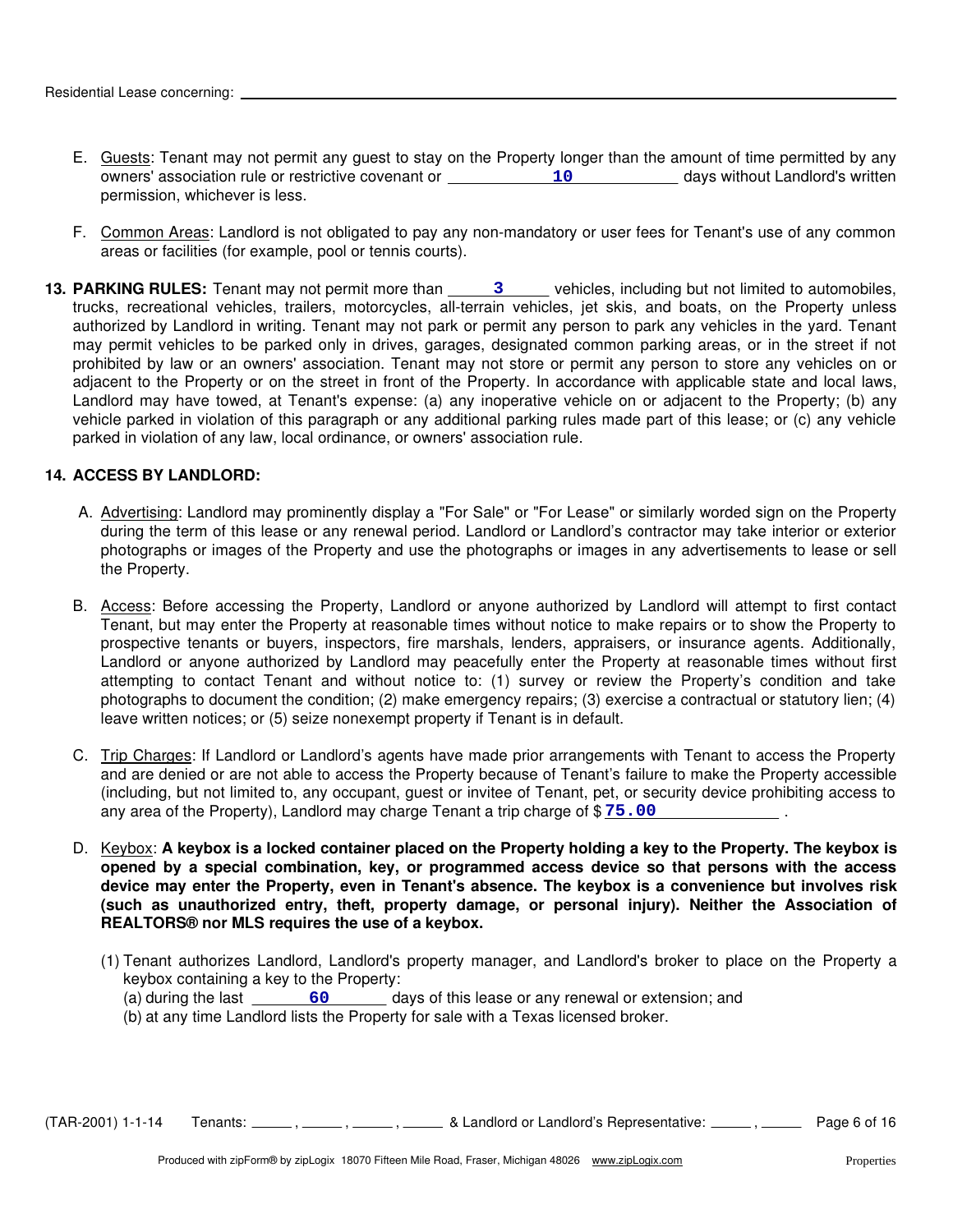- (2) Tenant may withdraw Tenant's authorization to place a keybox on the Property by providing written notice to Landlord and paying Landlord a fee of \$ 2 MONTHS RENT as consideration for the withdrawal. Landlord will remove the keybox within a reasonable time after receipt of the notice of withdrawal and payment of the required fee. Removal of the keybox does not alleviate Tenant's obligation to make the Property available for showings as indicated in Paragraph 14B.
- (3) If Landlord or Landlord's agents are denied or are not able to access the Property after first attempting to contact Tenant, Landlord may charge Tenant a trip charge as provided in Paragraph 14C.
- (4) Landlord, the property manager, and Landlord's broker are not responsible to Tenant, Tenant's guests, family, or occupants for any damages, injuries, or losses arising from use of the keybox unless caused by Landlord, the property manager, or Landlord's broker.

# **15. MOVE-IN CONDITION:**

- A. Landlord makes no express or implied warranties as to the Property's condition. Tenant has inspected the Property and accepts it AS-IS provided that Landlord: (NONE) WALK-THRU INSPECTION MUST BE RETURNED . **TO PROPERTY MANGER WITHIN 3 DAY OF MOVE-IN OR TENANTS UNERSTANDS PROPERTY WILL BE CONSIDRED TO HAVE BEEN IN PERFECT CONDITION AT MOVE-IN**
- B. Tenant will complete an Inventory and Condition Form, noting any damages to the Property, and deliver it to Landlord within \_\_\_\_\_\_\_\_\_\_\_\_\_\_\_\_\_\_\_\_\_\_ days after the Commencement Date. If Tenant fails to timely deliver the Inventory and Condition Form, the Property will be deemed to be free of damages, unless otherwise expressed in this lease. The Inventory and Condition Form is not a request for repairs. Tenant must direct all requests for repairs in compliance with Paragraph 18.

# **16. MOVE-OUT:**

- A. Move-Out Condition: When this lease ends, Tenant will surrender the Property in the same condition as when received, normal wear and tear excepted. Tenant will leave the Property in a clean condition free of all trash, debris, and any personal property. Tenant may not abandon the Property.
- B. Definitions:
	- (1) *"Normal wear and tear"* means deterioration that occurs without negligence, carelessness, accident, or abuse.
	- (2) *"Surrender"* occurs when all occupants have vacated the Property, in Landlord's reasonable judgment, and one of the following events occurs:
		- (a) the date Tenant specifies as the move-out or termination date in a written notice to Landlord has passed; or
		- (b) Tenant returns keys and access devices that Landlord provided to Tenant under this lease.
	- (3) *"Abandonment"* occurs when all of the following occur:
		- (a) all occupants have vacated the Property, in Landlord's reasonable judgment;
		- (b) Tenant is in breach of this lease by not timely paying rent; and
		- (c) Landlord has delivered written notice to Tenant, by affixing it to the inside of the main entry door or if the Landlord is prevented from entering the Property by affixing it to the outside of the main entry door, stating that Landlord considers the Property abandoned, and Tenant fails to respond to the affixed notice by the time required in the notice, which will not be less than 2 days from the date the notice is affixed to the main entry door.

 $(TAR-2001)$  1-1-14 Tenants:  $\ldots$ ,  $\ldots$ ,  $\ldots$ ,  $\ldots$  & Landlord or Landlord's Representative:  $\ldots$ , Page 7 of 16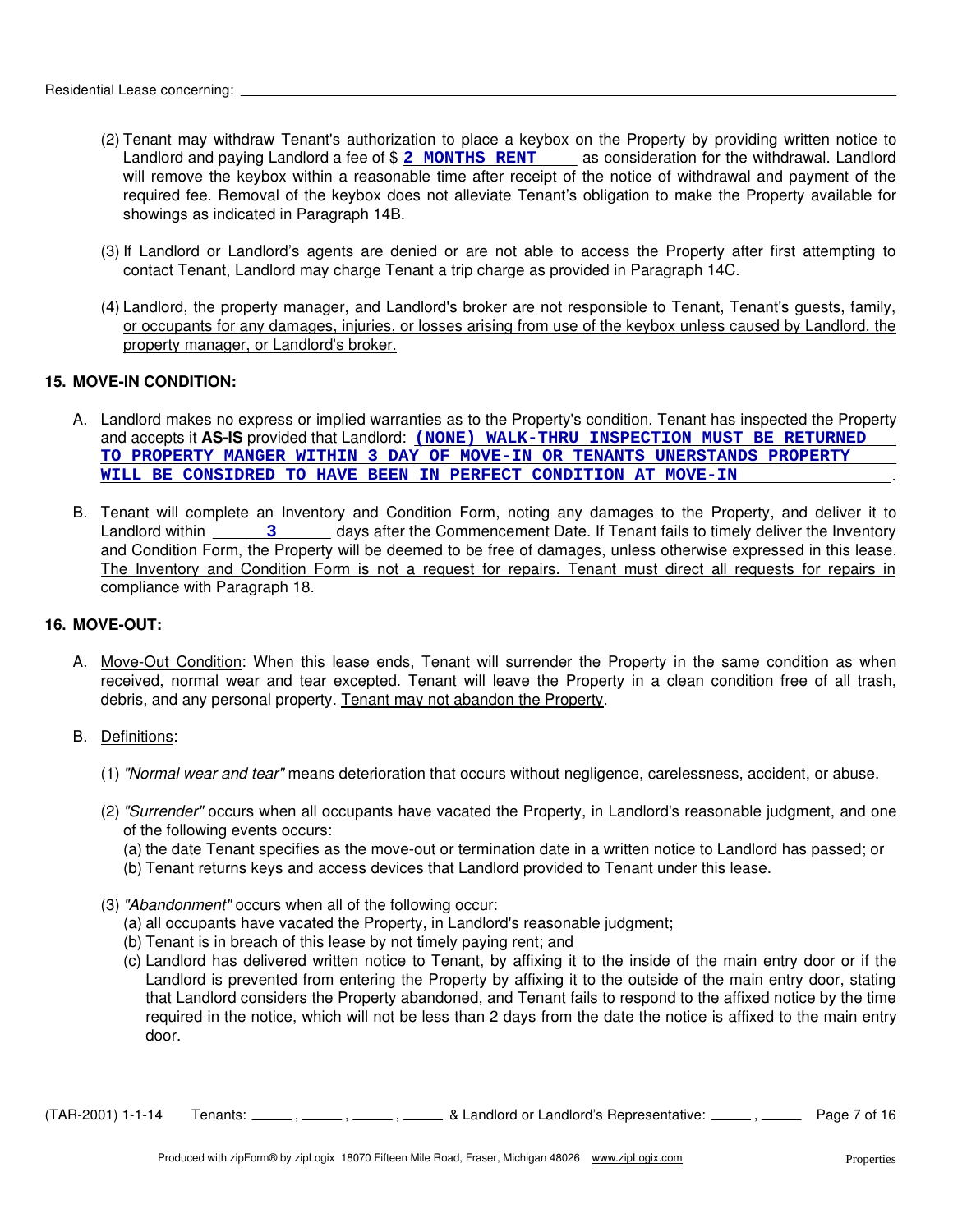## C. Personal Property Left After Move-Out:

- (1) If Tenant leaves any personal property in the Property after surrendering or abandoning the Property Landlord may:
	- (a) dispose of such personal property in the trash or a landfill;
	- (b) give such personal property to a charitable organization; or
	- (c) store and sell such personal property by following procedures in §54.045(b)-(e), Property Code.
- (2) Tenant must reimburse Landlord all Landlord's reasonable costs under Paragraph 16C(1) for packing, removing, storing, and selling the personal property left in the Property after surrender or abandonment.

# **17. PROPERTY MAINTENANCE:**

- A. Tenant's General Responsibilities: Tenant, at Tenant's expense, must:
	- (1) keep the Property clean and sanitary;
	- (2) promptly dispose of all garbage in appropriate receptacles;
	- (3) supply and change heating and air conditioning filters at least once a month;
	- (4) supply and replace all light bulbs, fluorescent tubes, and batteries for smoke alarms, carbon monoxide detectors, garage door openers, ceiling fan remotes, and other devices (of the same type and quality that are in the Property on the Commencement Date);
	- (5) maintain appropriate levels of necessary chemicals or matter in any water softener;
	- (6) take action to promptly eliminate any dangerous condition on the Property;
	- (7) take all necessary precautions to prevent broken water pipes due to freezing or other causes;
	- (8) replace any lost or misplaced keys;
	- (9) pay any periodic, preventive, or additional extermination costs desired by Tenant, including treatment for bed bugs, unless otherwise required by law;
	- (10) remove any standing water;
	- (11) know the location and operation of the main water cut-off valve and all electric breakers and how to switch the valve or breakers off at appropriate times to mitigate any potential damage;
	- (12) water the foundation of the Property at reasonable and appropriate times; and
	- (13) promptly notify Landlord, in writing, of all needed repairs.

#### B. Yard Maintenance:

- (1) *"Yard"* means all lawns, shrubbery, bushes, flowers, gardens, trees, rock or other landscaping, and other foliage on or encroaching on the Property or on any easement appurtenant to the Property, and does not include common areas maintained by an owners' association.
- (2) *"Maintain the yard"* means to perform activities such as, but not limited to: (a) mowing, fertilizing, and trimming the yard; (b) controlling pests and weeds in the yard; and (c) removing debris from the yard.
- (3) Unless prohibited by ordinance or other law, Tenant will water the yard at reasonable and appropriate times including but not limited to the following times: **two (2) Times a Week in the Spring & Summer Property (2) TWO Times A Week** . Other than watering, the yard will be maintained as follows: **and when needed in the Fall & Winter. Tenant Must Water Foundation of**

 $(TAR-2001)$  1-1-14 Tenants:  $\frac{1}{16}$ ,  $\frac{1}{16}$ ,  $\frac{1}{16}$ ,  $\frac{1}{16}$  & Landlord or Landlord's Representative:  $\frac{1}{16}$  Page 8 of 16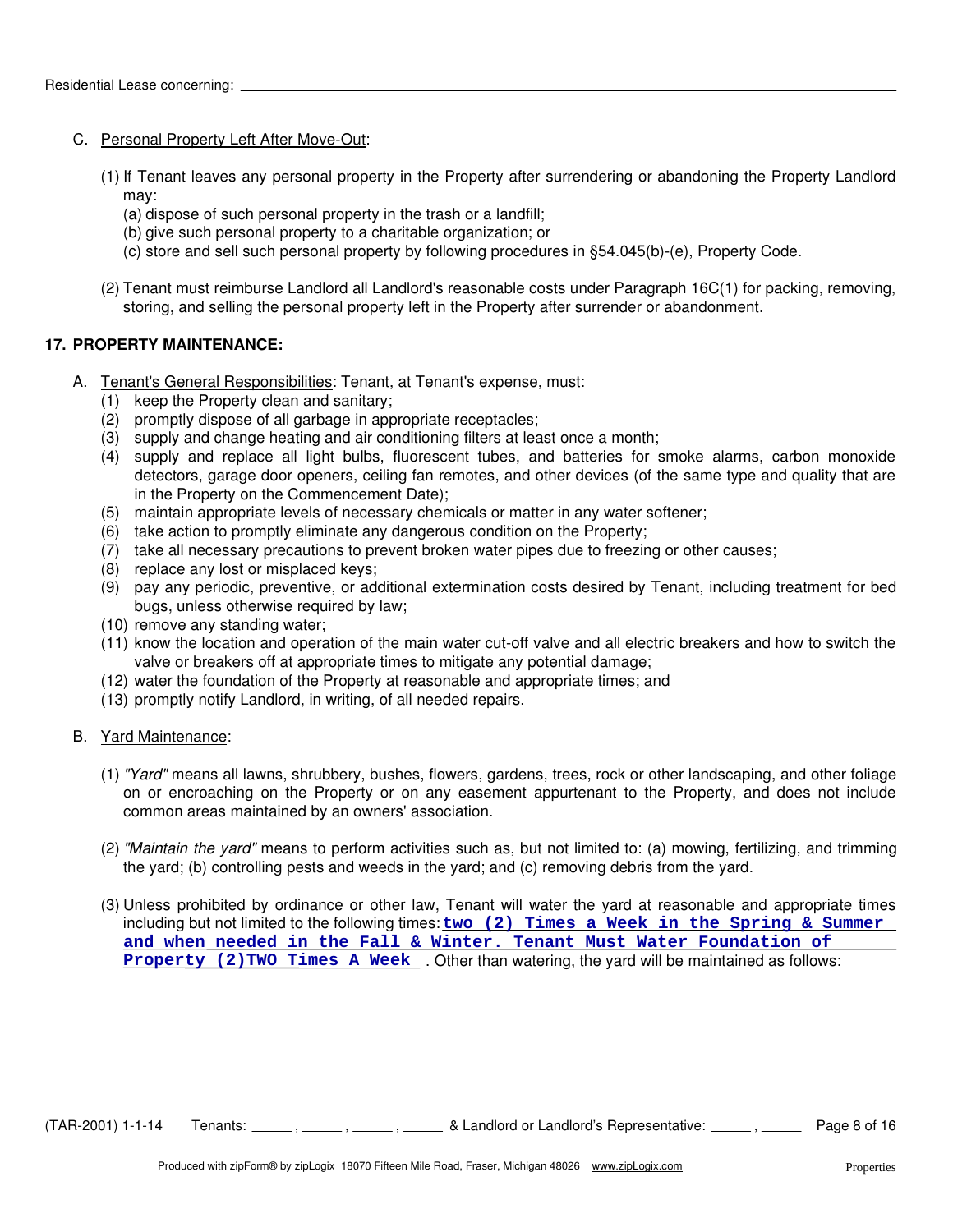- (a) Landlord, at Landlord's expense, will maintain the yard. Tenant will permit Landlord and Landlord's contractors reasonable access to the yard and will remove any pet from the yard at appropriate times.
- (b) Tenant, at Tenant's expense, will maintain the yard. **X**
- $\Box$  (c) Tenant will maintain in effect a scheduled yard maintenance contract with:  $\Box$  a contractor who regularly provides such service;  $\Box$
- C. Pool/Spa Maintenance: Any pool or spa on the Property will be maintained according to a Pool/Spa Maintenance Addendum.
- D. Prohibitions: If Tenant installs any fixtures on the Property, authorized or unauthorized, such as additional smoke alarms, locks, alarm systems, cables, satellite dishes, or other fixtures, such fixtures will become the property of the Landlord. Except as otherwise permitted by law, this lease, or in writing by Landlord, Tenant may not:
	- (1) remove any part of the Property or any of Landlord's personal property from the Property;
	- (2) remove, change, add, or rekey any lock;
	- (3) make holes in the woodwork, floors, or walls, except that a reasonable number of small nails may be used to hang pictures in sheetrock and grooves in paneling;
	- (4) permit any water furniture on the Property;
	- (5) install additional phone or video cables, outlets, antennas, satellite receivers, or alarm systems;
	- (6) alter, replace or remove flooring material, paint, or wallpaper;
	- (7) install, change, or remove any: fixture, appliance, or non-real-property item listed in Paragraph 2;
	- (8) keep or permit any hazardous material on the Property such as flammable or explosive materials;
	- (9) keep or permit any material or item which causes any liability or fire and extended insurance coverage to be suspended or canceled or any premiums to be increased;
	- (10) dispose of any environmentally detrimental substance (for example, motor oil or radiator fluid) on the Property; or
	- (11) cause or allow any lien to be filed against any portion of the Property.
- E. Failure to Maintain: If Tenant fails to comply with this Paragraph 17 or any Pool/Spa Maintenance Addendum, Landlord may, in addition to exercising Landlord's remedies under Paragraph 27, perform whatever action Tenant is obligated to perform and Tenant must immediately reimburse Landlord the reasonable expenses that Landlord incurs plus any administrative fees assessed by Landlord's agents or any other entity as provided by law.
- F. Smoking: Smoking by Tenant, Tenant's guests, family, or occupants is  $\Box$  permitted Property (including, but not limited to, the garage or outdoor areas of the Property). If smoking is not permitted and does occur on the Property, Tenant will be in default and: **x** not permitted on the
	- (1) Landlord may exercise Landlord's remedies under Paragraph 27; and
	- (2) Landlord may deduct from the security deposit damages to the Property caused by smoking, including but not limited to stains, burns, odors, and removal of debris.
- **18. REPAIRS:** (Notice: Subchapter B, Chapter 92, Property Code governs repair obligations).
	- **A. Repair Requests: All requests for repairs must be in writing and delivered to Landlord. If Tenant is delinquent in rent at the time a repair notice is given, Landlord is not obligated to make the repair. In the event of an emergency related to the condition of the Property that materially affects the physical health or safety of an ordinary tenant, Tenant may call Landlord or, if applicable, the property manager, at . Ordinarily, a repair to the heating and air conditioning system is not an (713)987-7001 emergency.**

 $(TAR-2001)$  1-1-14 Tenants:  $\frac{1}{16}$ ,  $\frac{1}{16}$ ,  $\frac{1}{16}$  & Landlord or Landlord's Representative:  $\frac{1}{16}$  Page 9 of 16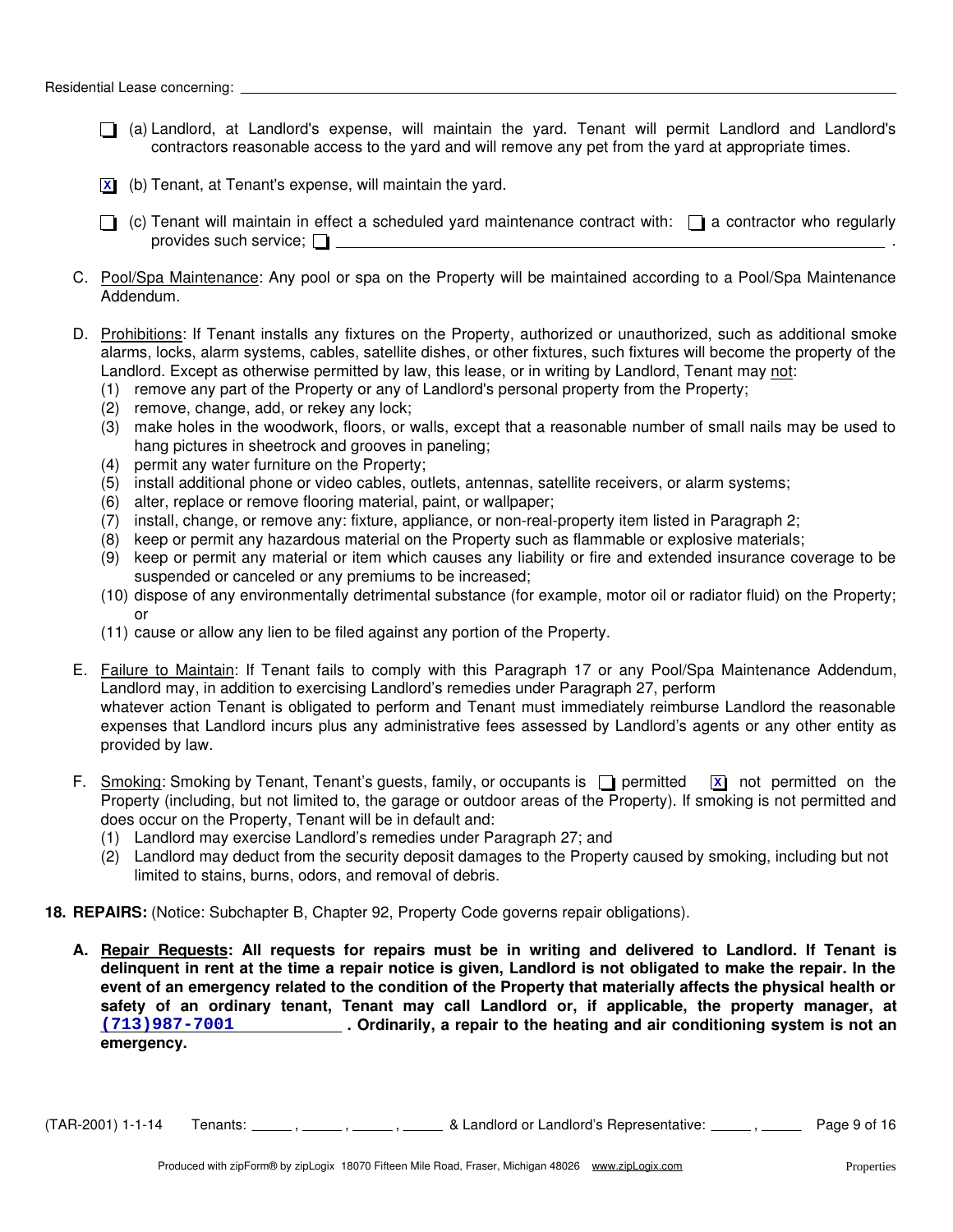**B. NOTICE: If Landlord fails to repair a condition that materially affects the physical health or safety of an ordinary tenant as required by this lease or the Property Code, Tenant may be entitled to exercise remedies under §92.056 and §92.0561 of the Property Code. If Tenant follows the procedures under those sections, the following remedies may be available to Tenant: (1) terminate the lease and obtain an appropriate refund under §92.056(f); (2) have the condition repaired or remedied according to §92.0561; (3) deduct from the rent the cost of the repair or remedy according to §92.0561; and (4) obtain judicial remedies according to §92.0563. Do not exercise these remedies without consulting an attorney or carefully reviewing the procedures under the applicable sections. The Property Code presumes that 7 days is a reasonable period of time for the Landlord to make a diligent effort to repair a condition unless there are circumstances which establish that a different period of time is appropriate (such as the severity and nature of the condition and the availability of materials, labor, and utilities). Failure to strictly follow the procedures in the applicable sections may cause Tenant to be in default of the lease.**

#### **C. Completion of Repairs:**

- **(1) Tenant may not repair or cause to be repaired any condition, regardless of the cause, without Landlord's permission. All decisions regarding repairs, including the completion of any repair, whether to repair or replace the item, and the selection of contractors, will be at Landlord's sole discretion.**
- **(2) Landlord is not obligated to complete a repair on a day other than a business day unless required to do so by the Property Code.**
- **D. Payment of Repair Costs:**
	- **(1) Except as otherwise specified in this lease, Landlord will pay to repair or remedy conditions in the Property in need of repair if Tenant complies with the procedures for requesting repairs as described in this Paragraph 18. This includes, but is not limited to, repairs to the following items not caused by Tenant or Tenant's negligence:**
		- **(a) heating and air conditioning systems;**
		- **(b) water heaters; or**
		- **(c) water penetration from structural defects.**
	- **(2) Landlord will NOT pay to repair the following items unless caused by Landlord's negligence:**
		- **(a) conditions caused by Tenant, an Occupant, or any guest or invitee of Tenant;**
		- **(b) damage to doors, windows, and screens;**
		- **(c) damage from windows or doors left open;**
		- **(d) damage from wastewater stoppages caused by foreign or improper objects in lines that exclusively serve the Property;**
		- **(e) items that are cosmetic in nature with no impact on the functionality or use of the item; and**
		- **(f) the following specific items or appliances: Refrigerator ,Washer, and Dryer**
- **E. Trip Charges: If a repair person is unable to access the Property after making arrangements with Tenant to complete the repair, Tenant will pay any trip charge the repair person may charge, which amount may be different from the amount stated in Paragraph 14C.**

 $(TAR-2001)$  1-1-14 Tenants:  $\frac{1}{\sqrt{16}}$ ,  $\frac{1}{\sqrt{16}}$ ,  $\frac{1}{\sqrt{16}}$  & Landlord or Landlord's Representative:  $\frac{1}{\sqrt{16}}$  Page 10 of 16

**.**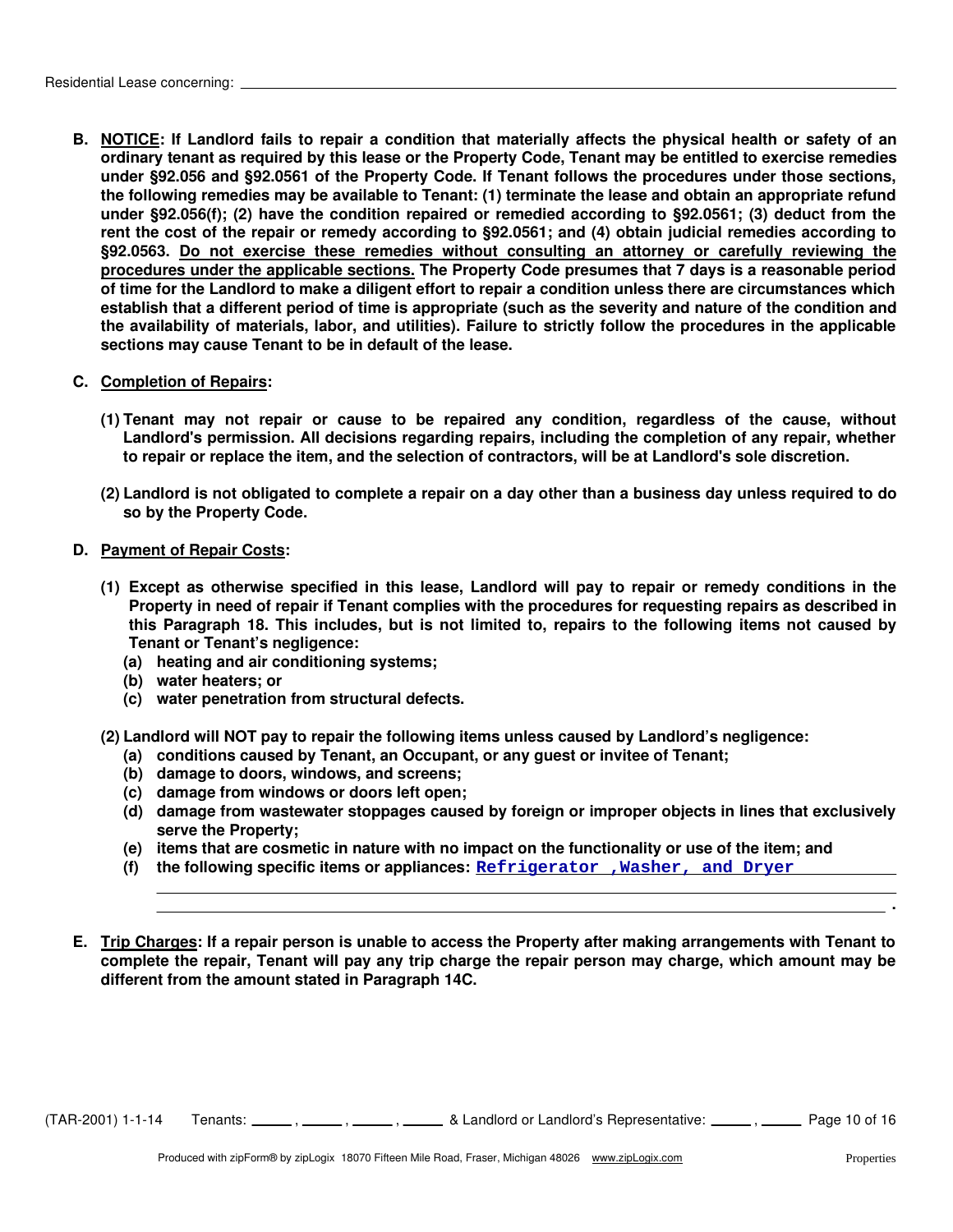**F. Advance Payments and Reimbursements: Landlord may require advance payment of repairs or payments under this Paragraph 18 for which Tenant is responsible. Tenant must promptly reimburse Landlord the amounts under this Paragraph 18 for which Tenant is responsible.**

# **19. SECURITY DEVICES AND EXTERIOR DOOR LOCKS:**

- A. Subchapter D, Chapter 92, Property Code requires the Property to be equipped with certain types of locks and security devices, including (with some exceptions): (1) window latches on each window; (2) a keyed doorknob lock or keyed deadbolt lock on each exterior door; (3) a sliding door pin lock on each exterior sliding glass door of the dwelling; (4) a sliding door handle latch or a sliding door security bar on each exterior sliding glass door of the dwelling; and (5) a keyless bolting device and a door viewer on each exterior door of the dwelling. Landlord has rekeyed the security devices since the last occupant vacated the Property or will rekey the security devices within 7 days after Tenant moves in. "Security device" has the meaning assigned to that term in §92.151, Property Code.
- B. All notices or requests by Tenant for rekeying, changing, installing, repairing, or replacing security devices must be in writing. Installation of additional security devices or additional rekeying or replacement of security devices desired by Tenant may be paid by Tenant in advance in accordance with §92.162(c), Property Code, and may be installed only by contractors authorized by Landlord.
- **20. SMOKE ALARMS:** Subchapter F, Chapter 92, Property Code requires the Property to be equipped with smoke alarms in certain locations. Requests for additional installation, inspection, or repair of smoke alarms must be in writing. Disconnecting or intentionally damaging a smoke alarm or removing a battery without immediately replacing it with a working battery may subject Tenant to civil penalties and liability for damages and attorney fees under §92.2611, Property Code.
- 21. LIABILITY: Unless caused by Landlord, Landlord is not responsible to Tenant, Tenant's guests, family, or occupants for any damages, injuries, or losses to person or property caused by fire, flood, water leaks, ice, snow, hail, winds, explosion, smoke, interruption of utilities, theft, burglary, robbery, assault, vandalism, other persons, condition of the Property, environmental contaminants (for example, carbon monoxide, asbestos, radon, lead-based paint, mold, fungus, etc.), or other occurrences or casualty losses. Tenant will promptly reimburse Landlord for any loss, property damage, or cost of repairs or service to the Property caused by Tenant, Tenant's guests, any occupants, or any pets.
- **22. HOLDOVER:** If Tenant fails to vacate the Property at the time this lease ends Tenant will pay Landlord rent for the holdover period and indemnify Landlord and prospective tenants for damages, including but not limited to lost rent, lodging expenses, costs of eviction, and attorneys' fees. Rent for any holdover period will be three (3) times the monthly rent, calculated on a daily basis, and will be immediately due and payable daily without notice or demand.
- **23. RESIDENTIAL LANDLORD'S LIEN:** Landlord will have a lien for unpaid rent against all of Tenant's nonexempt personal property that is in the Property and may seize such nonexempt property if Tenant fails to pay rent. Subchapter C, Chapter 54, Property Code governs the rights and obligations of the parties regarding Landlord's lien. Landlord may collect a charge for packing, removing, or storing property seized in addition to any other amounts Landlord is entitled to receive. Landlord may sell or dispose of any seized property in accordance with the provisions of §54.045, Property Code.
- **24. SUBORDINATION:** This lease and Tenant's leasehold interest are and will be subject, subordinate, and inferior to: (i) any lien or encumbrance now or later placed on the Property by Landlord; (ii) all advances made under any such lien or encumbrance; (iii) the interest payable on any such lien or encumbrance; (iv) any and all renewals and extensions of any such lien or encumbrance; (v) any restrictive covenant; and (vi) the rights of any owners' association affecting the Property.

 $(TAR-2001)$  1-1-14 Tenants:  $\frac{1}{\sqrt{16}}$ ,  $\frac{1}{\sqrt{16}}$ ,  $\frac{1}{\sqrt{16}}$  & Landlord or Landlord's Representative:  $\frac{1}{\sqrt{16}}$  Page 11 of 16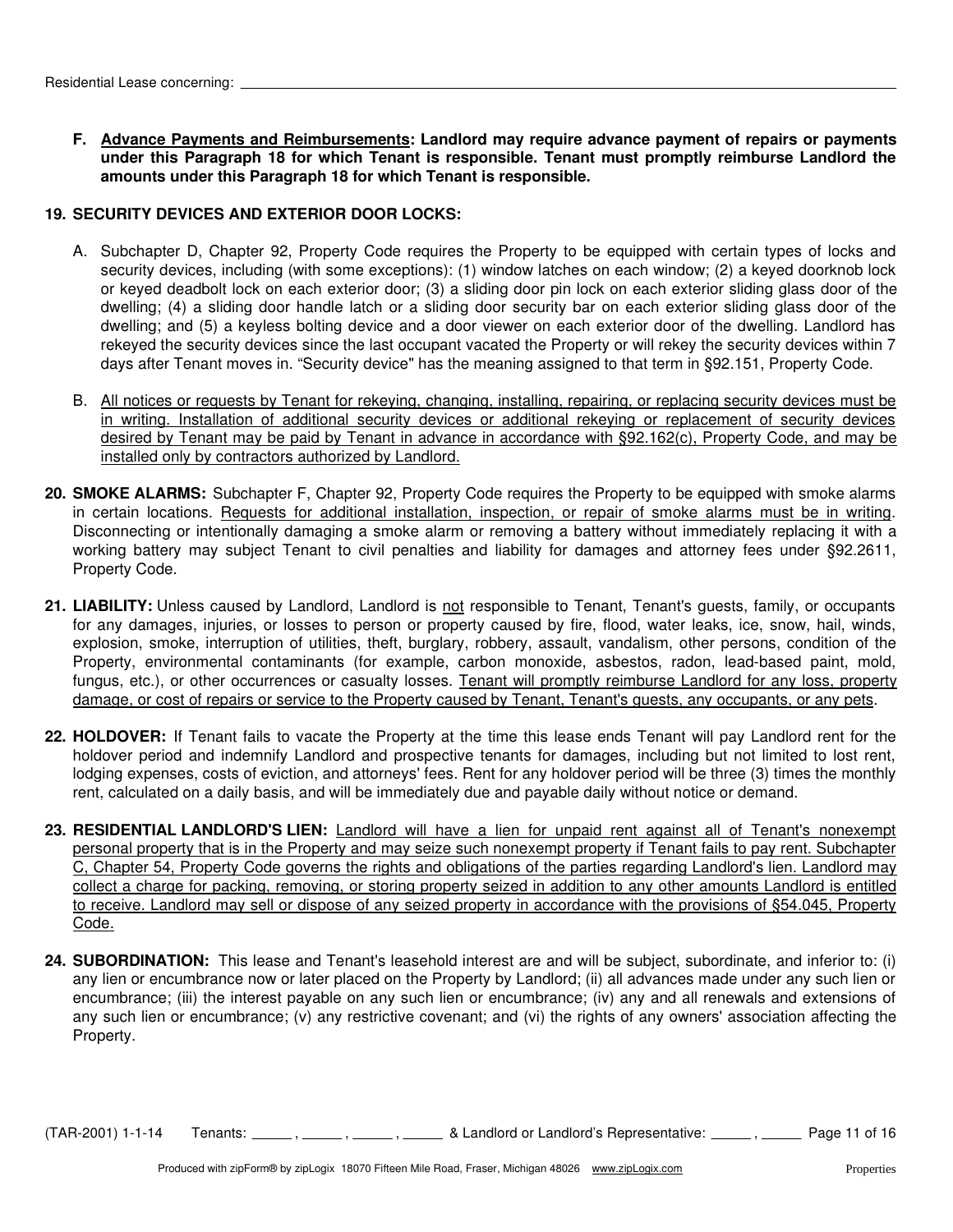- **25. CASUALTY LOSS OR CONDEMNATION:** Section 92.054, Property Code governs the rights and obligations of the parties regarding a casualty loss to the Property. Any proceeds, payment for damages, settlements, awards, or other sums paid because of a casualty loss to the Property will be Landlord's sole property. For the purpose of this lease, any condemnation of all or a part of the Property is a casualty loss.
- **26. SPECIAL PROVISIONS:** *(Do not insert a lease-option or lease-purchase clause without the assistance of legal counsel. Special obligations and liabilities under statute apply to such transactions.)*

**a. Rent can be paid at www.qualityproperties360.com b.Tenant will surrender the Property & All Access Devices to Quality Properties 360 by 12pm(NOON) on the last day of the Lease. Access Devices are, but not limited to:(Home Keys, Mailbox Keys, Community Gate Controls, Garage Door Remotes, Community Pool Keys or Passes). c. By 12pm(NOON) on the last day of the lease, Tenant will have all carpets professionally steamed cleaned by a Quality Properties 360.approved Company & original receipt turned in w/ Keys and forwarding Address.**

# **27. DEFAULT:**

- A. If Landlord fails to comply with this lease, Tenant may seek any relief provided by law.
- B. If Tenant fails to timely pay all amounts due under this lease or otherwise fails to comply with this lease, Tenant will be in default and:
	- (1) Landlord may terminate Tenant's right to occupy the Property by providing Tenant with at least one day written notice to vacate;
	- (2) all unpaid rents which are payable during the remainder of this lease or any renewal period will be accelerated without notice or demand;
	- (3) Landlord may exercise Landlord's lien under Paragraph 23 and any other rights under this lease or the Property Code; and
	- (4) Tenant will be liable for:
		- (a) any lost rent;
		- (b) Landlord's cost of reletting the Property including but not limited to leasing fees, advertising fees, utility charges, and other fees reasonably necessary to relet the Property;
		- (c) repairs to the Property for use beyond normal wear and tear;
		- (d) all Landlord's costs associated with eviction of Tenant, including but not limited to attorney's fees, court costs, costs of service, witness fees, and prejudgment interest;
		- (e) all Landlord's costs associated with collection of amounts due under this lease, including but not limited to collection fees, late charges, and returned check charges; and
		- (f) any other recovery to which Landlord may be entitled by law.
- C. Notice to vacate under Paragraph 27B(1) may be by any means permitted by §24.005, Property Code.
- D. Landlord will attempt to mitigate any damage or loss caused by Tenant's breach by attempting to relet the Property to acceptable tenants and reducing Tenant's liability accordingly.
- **28. EARLY TERMINATION:** This lease begins on the Commencement Date and ends on the Expiration date unless: (i) renewed under Paragraph 4; (ii) extended by written agreement of the parties; or (iii) terminated earlier under Paragraph 27, by agreement of the parties, applicable law, or this Paragraph 28. Tenant is not entitled to early termination due to voluntary or involuntary job or school transfer, changes in marital status, loss of employment, loss of co-tenants, changes in health, purchase of property, or death.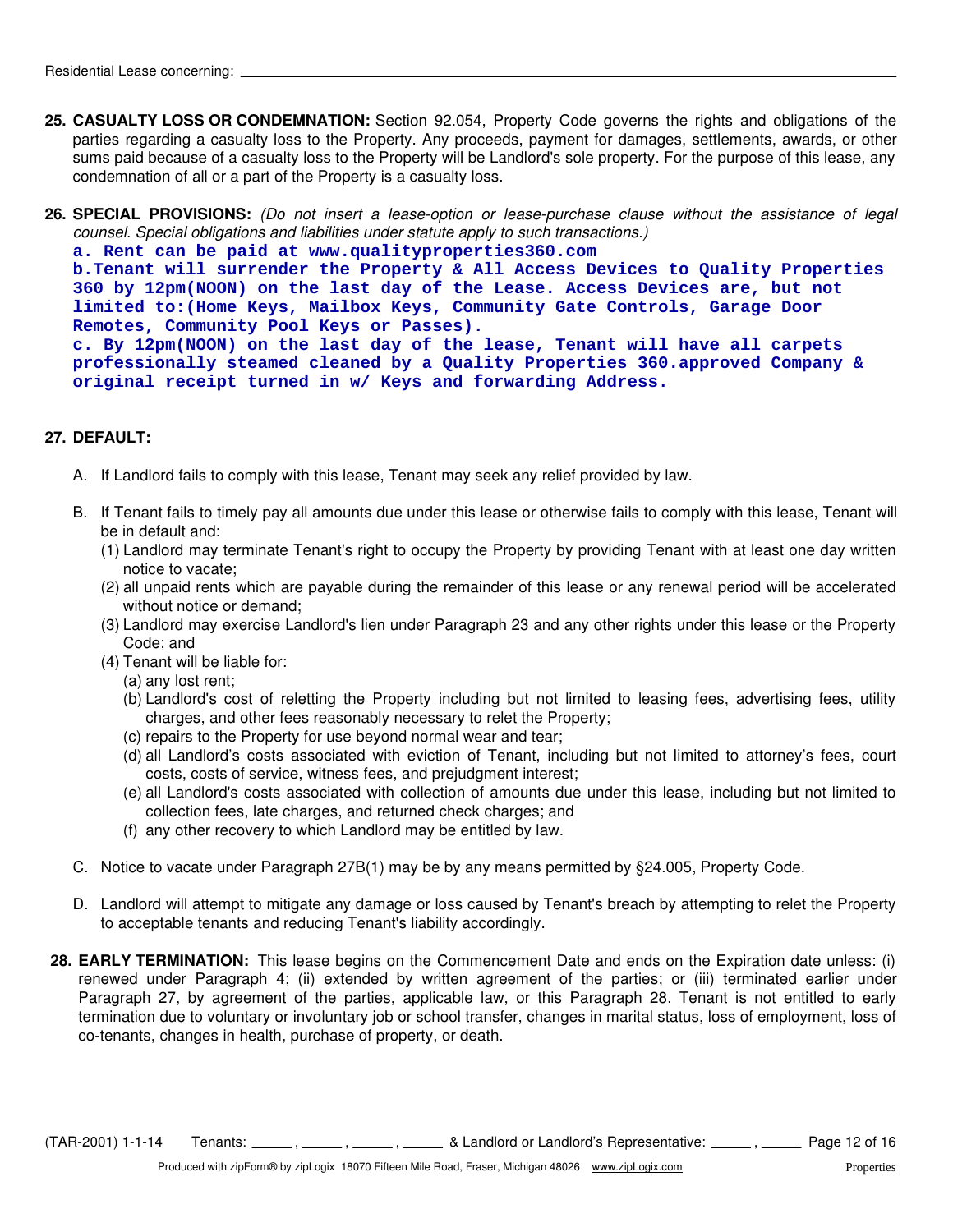- A. Special Statutory Rights Tenants may have special statutory rights to terminate the lease early in certain situations involving family violence, military deployment or transfer, or certain sex offenses or stalking.
	- (1) Military: If Tenant is or becomes a servicemember or a dependent of a servicemember, Tenant may terminate this lease by delivering to Landlord a written notice of termination and a copy of an appropriate government document providing evidence of: (a) entrance into military service; (b) military orders for a permanent change of station (PCS); or (c) military orders to deploy with a military unit for not less than 90 days. Termination is effective on the 30th day after the first date on which the next rental payment is due after the date on which the notice is delivered. §92.017, Property Code governs the rights and obligations of the parties under this paragraph.
	- (2) Family Violence: Tenant may terminate this lease if Tenant provides Landlord with a copy of a court order described under §92.016, Property Code protecting Tenant or an occupant from family violence committed by a cotenant or occupant of the Property. §92.016, Property Code governs the rights and obligations of the parties under this paragraph. If the family violence is committed by someone other than a cotenant or co-occupant of the Property, Tenant must give written notice of termination 30 days prior to the effective date of the notice.
	- (3) Sex Offenses or Stalking: Tenant may have special statutory rights to terminate this lease in certain situations involving certain sexual offenses or stalking, if the Tenant provides Landlord with the documentation required by §92.0161, Property Code. For more information about the types of situations covered by this provision, Tenant is advised to review §92.0161, Property Code.
- B. Assignment, Subletting and Replacement Tenants:
	- (1) Tenant may not assign this lease or sublet the Property without Landlord's written consent.
	- (2) If Tenant requests an early termination of this lease under this Paragraph 28B, Tenant may attempt to find a replacement tenant and may request Landlord to do the same. Landlord may, but is not obligated to, attempt to find a replacement tenant under this paragraph.
	- (3) Any assignee, subtenant, or replacement tenant must, in Landlord's discretion, be acceptable as a tenant and must sign: (a) a new lease with terms not less favorable to Landlord than this lease or otherwise acceptable to Landlord; (b) a sublease with terms approved by Landlord; or (c) an assignment of this lease in a form approved by Landlord.
	- (4) At the time Landlord agrees to permit an assignee, subtenant, or replacement tenant to occupy the Property, Tenant will pay Landlord:
		- (a) if Tenant procures the assignee, subtenant, or replacement tenant:
		- $\Box$  (i) \$
		- $\overline{\mathbf{x}}$  (ii) 100.000 % of one's month rent that the assignee, subtenant, or replacement tenant is to pay.
		- (b) if Landlord procures the assignee, subtenant, or replacement tenant:
		- $(i)$  \$  $\qquad \qquad$
		- $\bar{x}$  (ii) 100.000 % of one's month rent that the assignee, subtenant, or replacement tenant is to pay.
	- (5) Unless expressly stated otherwise in an assignment or sublease, Tenant will not be released from Tenant's obligations under this lease because of an assignment or sublease. An assignment of this lease or a sublease of this lease without Landlord's written consent is voidable by Landlord.

(TAR-2001) 1-1-14 Tenants: \_\_\_\_\_, \_\_\_\_\_, \_\_\_\_\_, & Landlord or Landlord's Representative: \_\_\_\_\_, \_\_\_\_\_ Page 13 of 16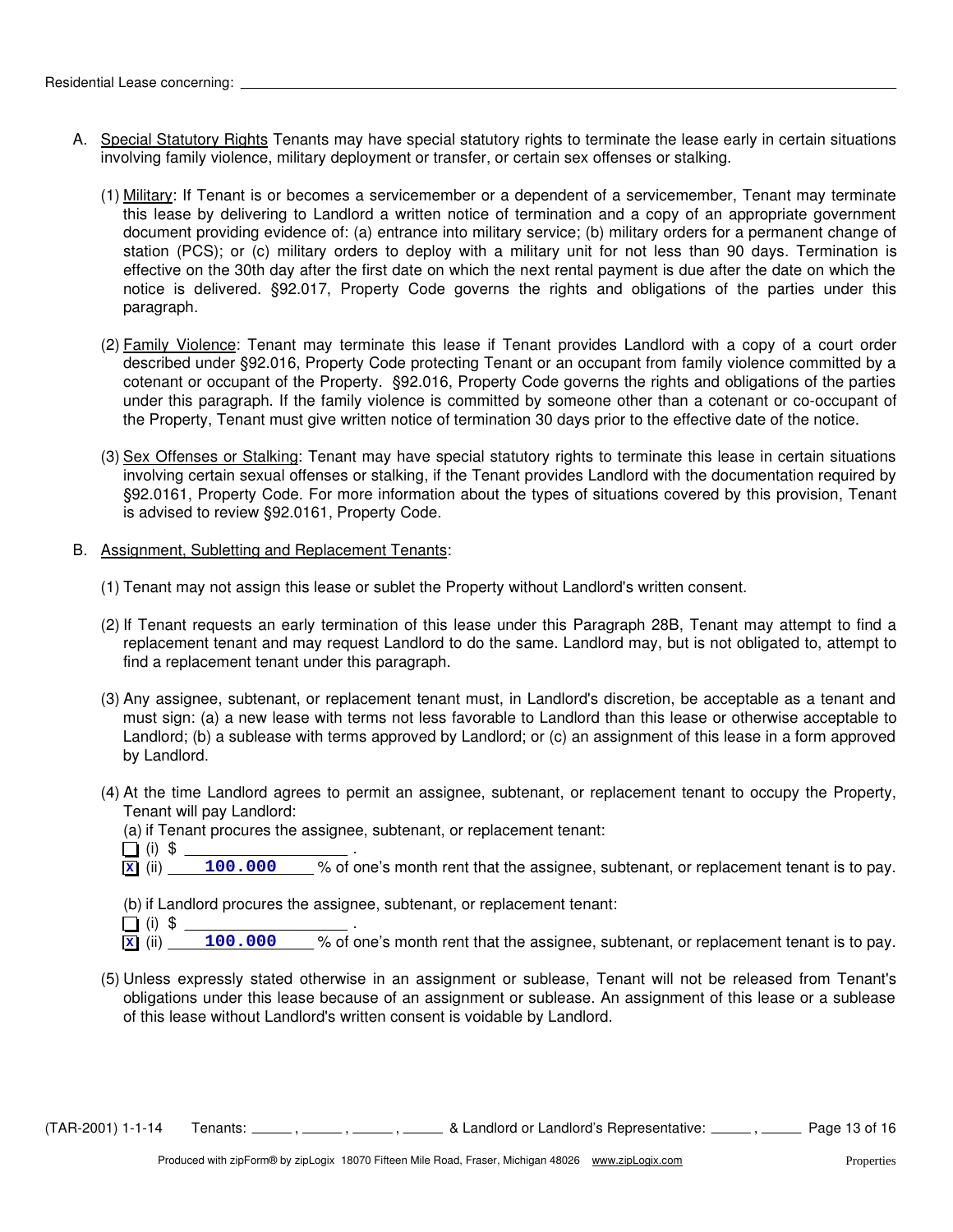- **29. ATTORNEY'S FEES:** Any person who is a prevailing party in any legal proceeding brought under or related to the transaction described in this lease is entitled to recover prejudgment interest, attorney's fees, costs of service, and all other costs of the legal proceeding from the non-prevailing party.
- **30. REPRESENTATIONS:** Tenant's statements in this lease and any application for rental are material representations. Each party to this lease represents that he or she is of legal age to enter into a contract. If Tenant makes a misrepresentation in this lease or in an application for rental, Tenant is in default.
- **31. ADDENDA:** Incorporated into this lease are the following addenda, exhibits and other information. If Landlord's Rules and Regulations are made part of this lease, Tenant agrees to comply with the Rules and Regulations as Landlord may, at Landlord's discretion, amend from time to time.

| Addendum Regarding Lead-Based Paint        | Agreement Between Brokers<br>l.                       |
|--------------------------------------------|-------------------------------------------------------|
| Inventory & Condition Form<br>$\mathbf{x}$ | Landlord's Rules & Regulations                        |
| <b>Landlord's Additional Parking Rules</b> | <b>Owners' Association Rules</b><br>l l               |
| Pet Agreement                              | Pool/Spa Maintenance Addendum                         |
| Protecting Your Home from Mold             | $\overline{\mathbf{x}}$ Residential Lease Application |
| <b>Residential Lease Guaranty</b>          |                                                       |
| Information About Brokerage Services       |                                                       |
|                                            |                                                       |

**32. NOTICES:** All notices under this lease must be in writing and are effective when hand-delivered, sent by mail, or sent by electronic transmission to *(Do not insert an e-mail address or a fax number unless the party consents to receive notices under this lease at the e-mail address or fax number specified.):*

| Tenant at the Property and a copy to: | Landlord c/o:               |
|---------------------------------------|-----------------------------|
|                                       | Quality Properties 360      |
|                                       | 4018 chartres               |
|                                       | Houston, Texas 77004        |
| E-mail:                               | E-mail: Admin@qphouston.com |
| Fax:                                  | Fax:                        |

#### **33. AGREEMENT OF PARTIES:**

- A. Entire Agreement: There are no oral agreements between Landlord and Tenant. This lease contains the entire agreement between Landlord and Tenant and may not be changed except by written agreement.
- B. Binding Effect: This lease is binding upon and inures to the benefit of the parties to this lease and their respective heirs, executors, administrators, successors, and permitted assigns.
- C. Joint and Several: All Tenants are jointly and severally liable for all provisions of this lease. Any act or notice to, refund to, or signature of, any one or more of the Tenants regarding any term of this lease, its extension, its renewal, or its termination is binding on all Tenants executing this lease.
- D. Waiver: Landlord's past delay, waiver, or non-enforcement of a rental due date or any other right will not be deemed to be a waiver of any other breach by Tenant or any other right in this lease.
- E. Severable Clauses: Should a court find any clause in this lease unenforceable, the remainder of this lease will not be affected and all other provisions in this lease will remain enforceable.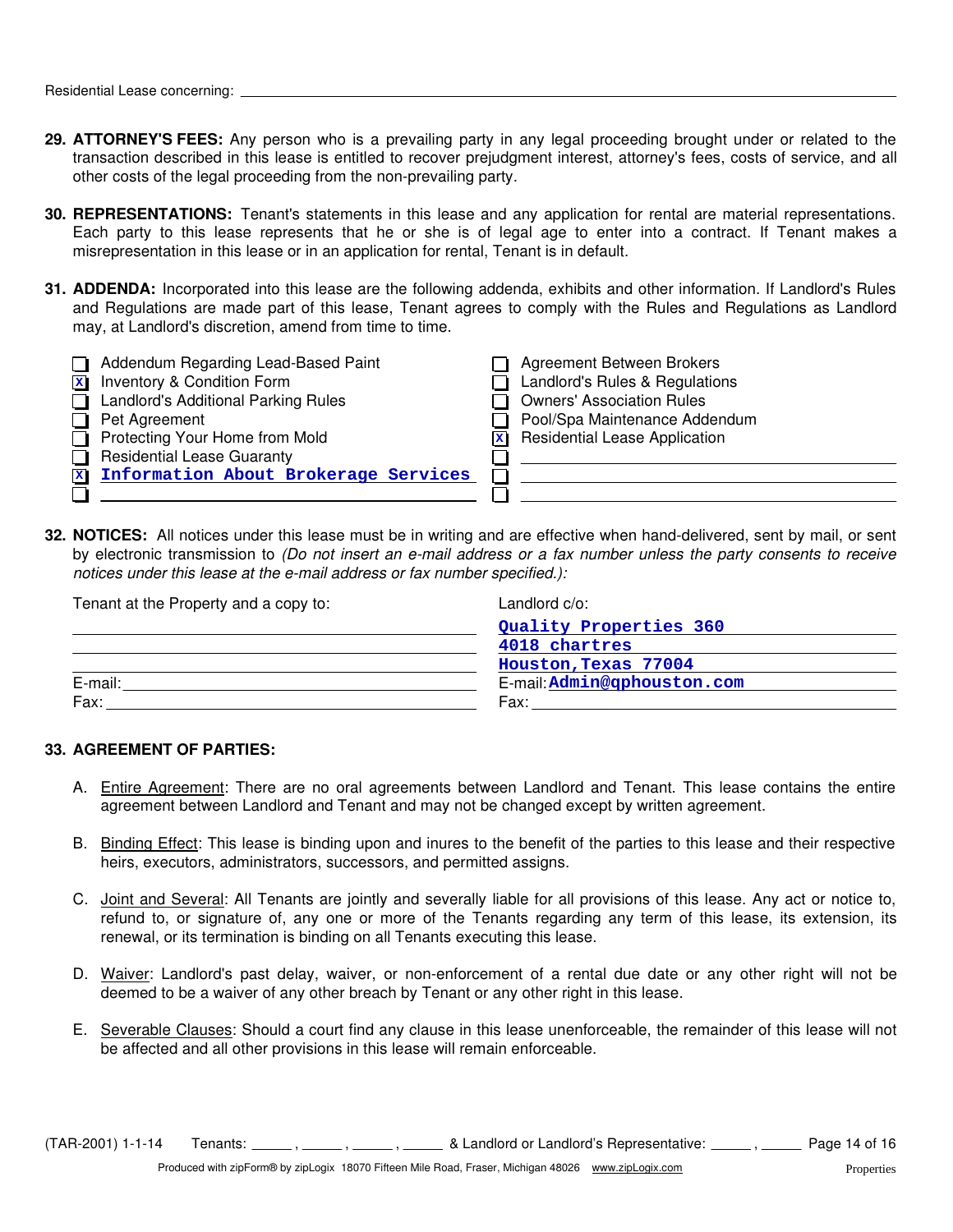- F. Controlling Law: The laws of the State of Texas govern the interpretation, validity, performance, and enforcement of this lease.
- G. Copyright: If an active REALTOR® member of the Texas Association of REALTORS® does not negotiate this lease as a party or for one of the parties, with or without assistance by an active member of the State Bar of Texas, this lease is voidable at will by Tenant.

# **34. INFORMATION:**

- A. Future inquiries about this lease, rental payments, and security deposits should be directed to the person listed for receipt of notices for Landlord under Paragraph 32.
- B. It is Tenant's responsibility to determine, before signing this lease, if: (i) all services (e.g., utilities, connections, schools, and transportation) are accessible to or from the Property; (ii) such services are sufficient for Tenant's needs and wishes; and (iii) Tenant is satisfied with the Property's condition.
- C. The brokers to this lease have no knowledge of whether Landlord is delinquent in the payment of any lien against the Property.
- D. Unpaid rent and any unpaid amount under this lease are reportable to credit reporting agencies.
- E. Landlord is not obligated to respond to any requests for Tenant's rental and payment history from a mortgage company or other prospective landlord until Tenant has given notice of termination of this lease and Tenant is not in breach of this lease. (*Notice: Landlord or Landlord's agent may charge a reasonable fee for processing such information*).
- F. If all occupants over 18 years of age die during this lease, Landlord may: (i) permit the person named below to access the Property at reasonable times in Landlord's or Landlord's agent's presence; (ii) permit the named person to remove Tenant's personal property; and (iii) refund the security deposit, less deductions, to the named person. Section 92.014, Property Code governs procedures to follow in the event of a tenant's death.

| Name:    | Dhone:<br>none. |
|----------|-----------------|
| Address: |                 |
| E-mail:  |                 |

- G. The Texas Department of Public Safety maintains a database that the public may search, at no cost, to determine if information concerning past criminal activity in certain areas, contact the local police department. registered sex offenders are located in certain areas (see www.txdps.state.tx.us under on-line services). For
- H. Landlord's insurance does not cover Tenant from loss of personal property. Landlord highly recommends that Tenant obtain liability insurance and insurance for casualties such as fire, flood, water damage, and theft.

| Landlord's broker, Quality Properties 360                                                                                         |
|-----------------------------------------------------------------------------------------------------------------------------------|
| $\boxed{x}$ will $\boxed{ }$ will not act as the property manager for landlord. If Property is not managed by above-named broker, |
| Property will be managed by $\Box$ Landlord or $\Box$ property manager for Landlord:                                              |
| Name of property manager: Quality Properties 360<br>Phone: (713) 987-7001                                                         |
| Address: 4018 Chartres Houston, Texas 77004                                                                                       |
| E-mail: Admin@qphouston.com                                                                                                       |